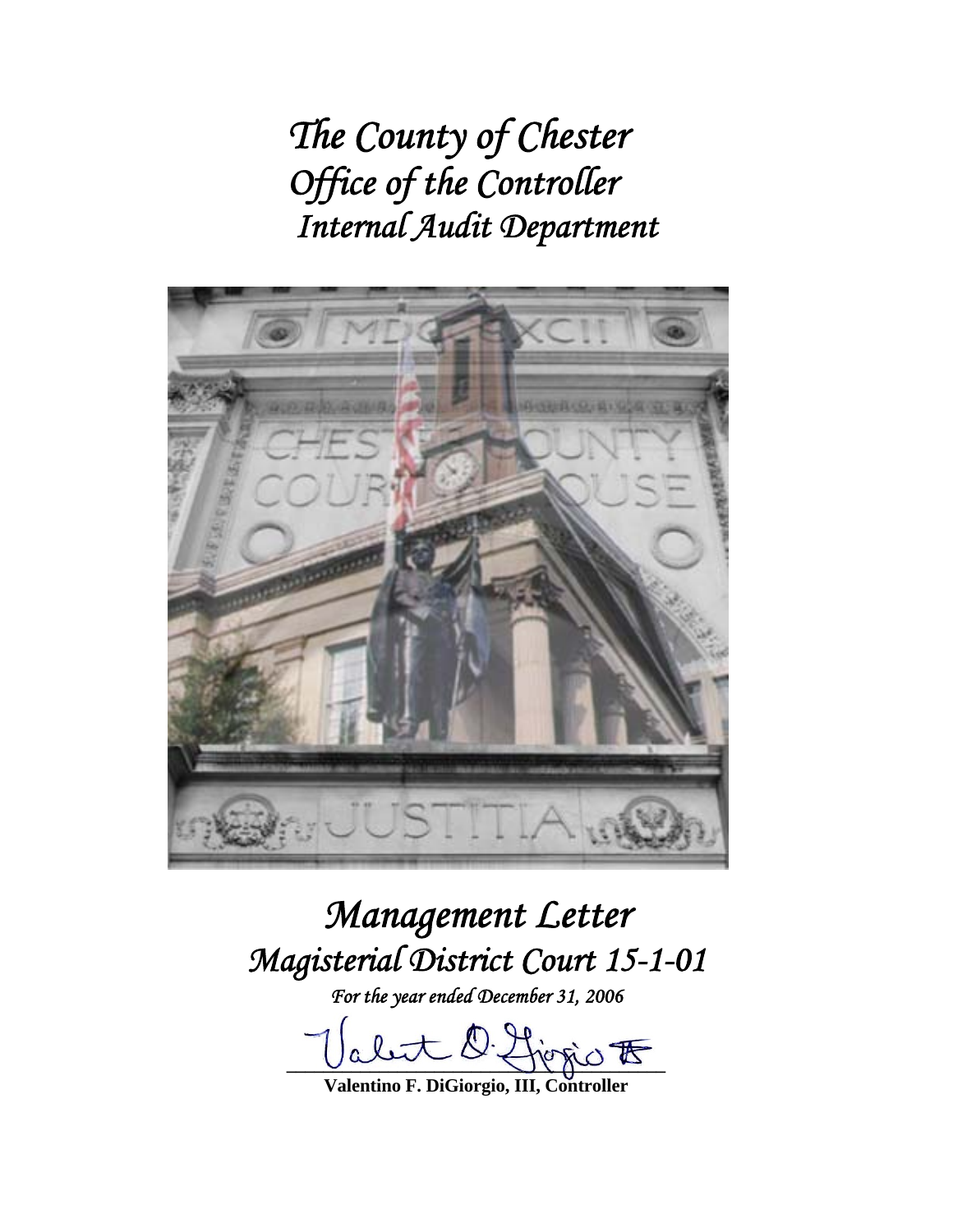# **To: Magisterial District Judge Mark Bruno**

## *Introduction*

On November 1, 2007, Internal Audit completed an audit of Magisterial District Court 15-1-01 (*District Court*). Gretchen W. Sohn, CIA, was the auditor-in-charge and was assisted by an auditorin-training. Internal Audit is required by County Code to review district courts annually to ensure compliance with policies and procedures mandated by the Administrative Office of Pennsylvania Courts and/or District Judge Administration and to assess their overall internal control structure. The scope of our audit included a review of the following:

- Cash and Petty Cash
- Undisbursed Funds
- Cash Receipts
- Manual Receipts
- Cash Disbursements
- Voided Transactions
- Overall Compliance.

# *Executive Summary*

The management and staff of the *District Court* are, in all material respects, in compliance with policies and procedures set forth by the Administrative Office of Pennsylvania Courts and directives imposed by District Judge Administration. Minor findings involving internal controls and compliance are included within this Management Letter. Based on Internal Audit's testing and observations, it is our opinion that these deficiencies are not the result of negligence or deliberate misconduct, but are instead the consequence of one or more of the following:

- Oversights
- Human error.

We would like to thank the management and staff of the *District Court* for their cooperation and assistance during the course of this audit. We have provided herein a copy of our "Audit Findings" and "Recommendations" for your review and comment.

Please feel free to contact our office at (610) 344-6797 should you have any questions or concerns.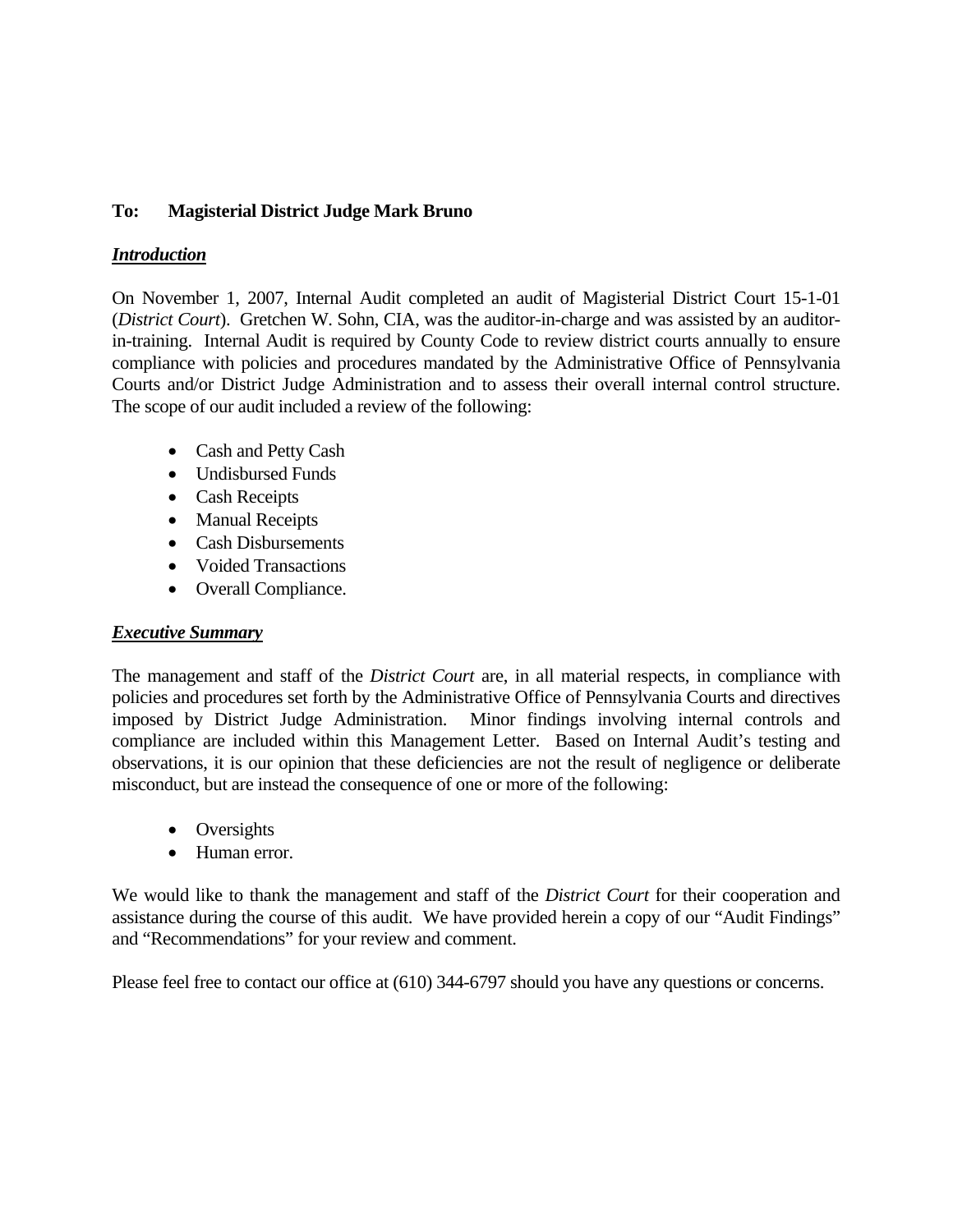# **MAGISTERIAL DISTRICT COURT 15-1-01**

# **FINDINGS AND RECOMMENDATIONS**

# **FOR THE YEAR ENDED DECEMBER 31, 2006**

# **I. INTERNAL CONTROL FINDINGS AND RECOMMENDATIONS**

#### Reconciliation

#### Finding 1: Bank Account

Internal Audit noted that a deposit and the offsetting deposit adjustment were left outstanding by the *District Court* when performing their bank reconciliation for December, 2006 month-end.

#### Recommendation

Internal Audit recommends that the *District Court* exercise greater care when performing the monthend bank account reconciliation. Deposits, with the exception of deposits in transit, and deposit adjustments should never be left outstanding.

#### Auditee Response

District Court management concurs with the finding and recommendation.

#### Finding 2: Cash Adjustments

Internal Audit noted that a debit adjustment was correctly processed on the *District Court's* books for Nova supplies charged to their bank account in June, 2006. However, the *District Court*, to date, has not requested reimbursement of the charges from the county.

#### Recommendation

Internal Audit recommends that the *District Court* request reimbursement from the county so that when received and deposited, the offsetting credit adjustment can be processed.

#### Auditee Response

District Court management concurs with the finding and recommendation.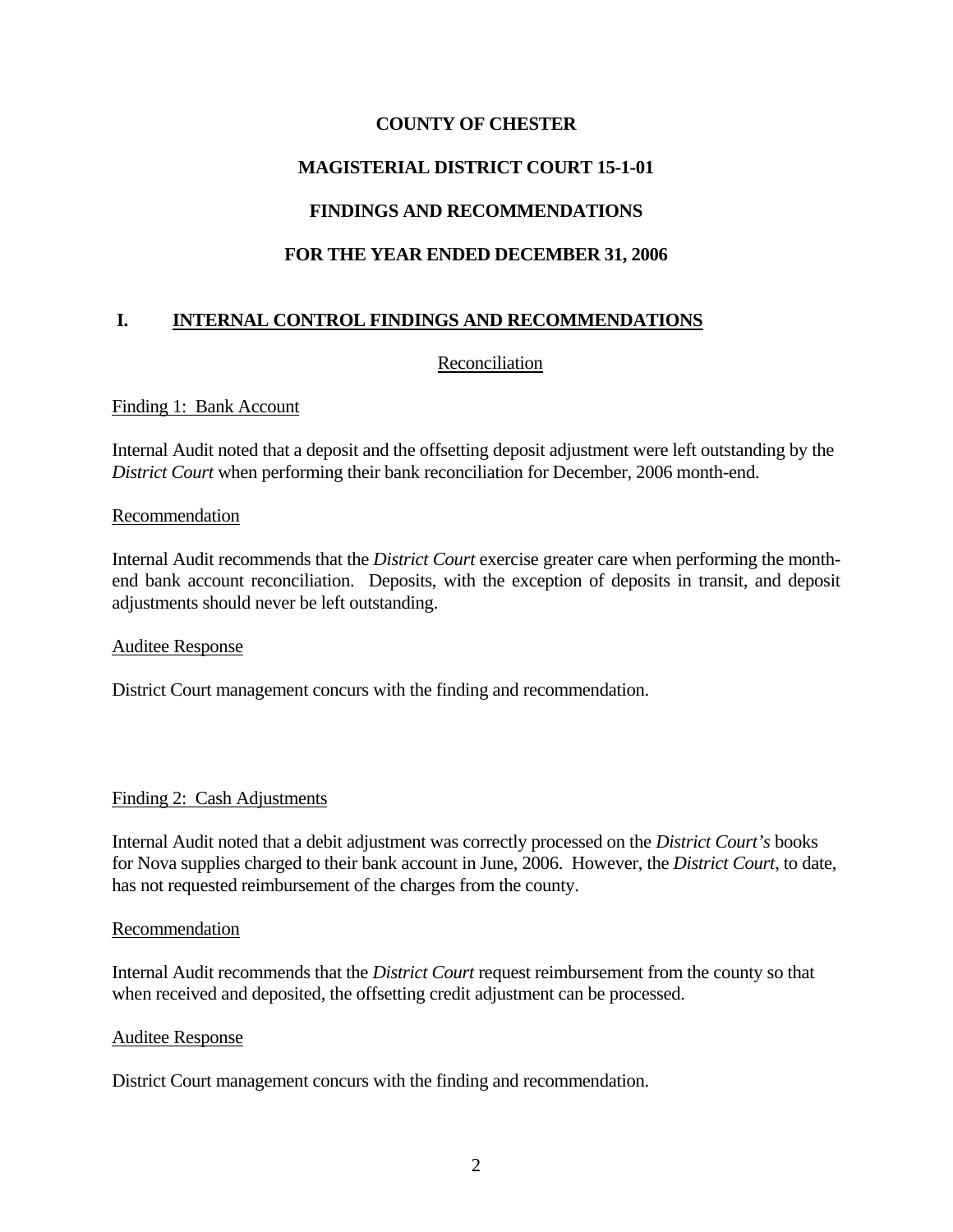# **MAGISTERIAL DISTRICT COURT 15-1-01**

# **FINDINGS AND RECOMMENDATIONS**

## **FOR THE YEAR ENDED DECEMBER 31, 2006**

#### **I. INTERNAL CONTROL FINDINGS AND RECOMMENDATIONS (continued)**

#### **Recordkeeping**

#### Finding 1: Case Files

Internal Audit noted the following:

• In 1 instance, a case file could not be located for review.

#### Recommendation

Internal Audit recommends that *District Court* management re-emphasize to the staff the importance of properly filing closed case files. Case files should be readily accessible for review by Internal Audit.

#### Auditee Response

District Court management concurs with the finding and recommendation.

#### Finding 2: Daily Deposit

Internal Audit noted the following:

• In 2 instances, the daily deposit was not made within 1 business day of receipting the monies.

#### Recommendation

Internal Audit recommends that the *District Court* exercise greater care when depositing their daily receipted monies. The daily deposit should be made the same day or next business day.

#### Auditee Response

District Court management concurs with the finding and recommendation.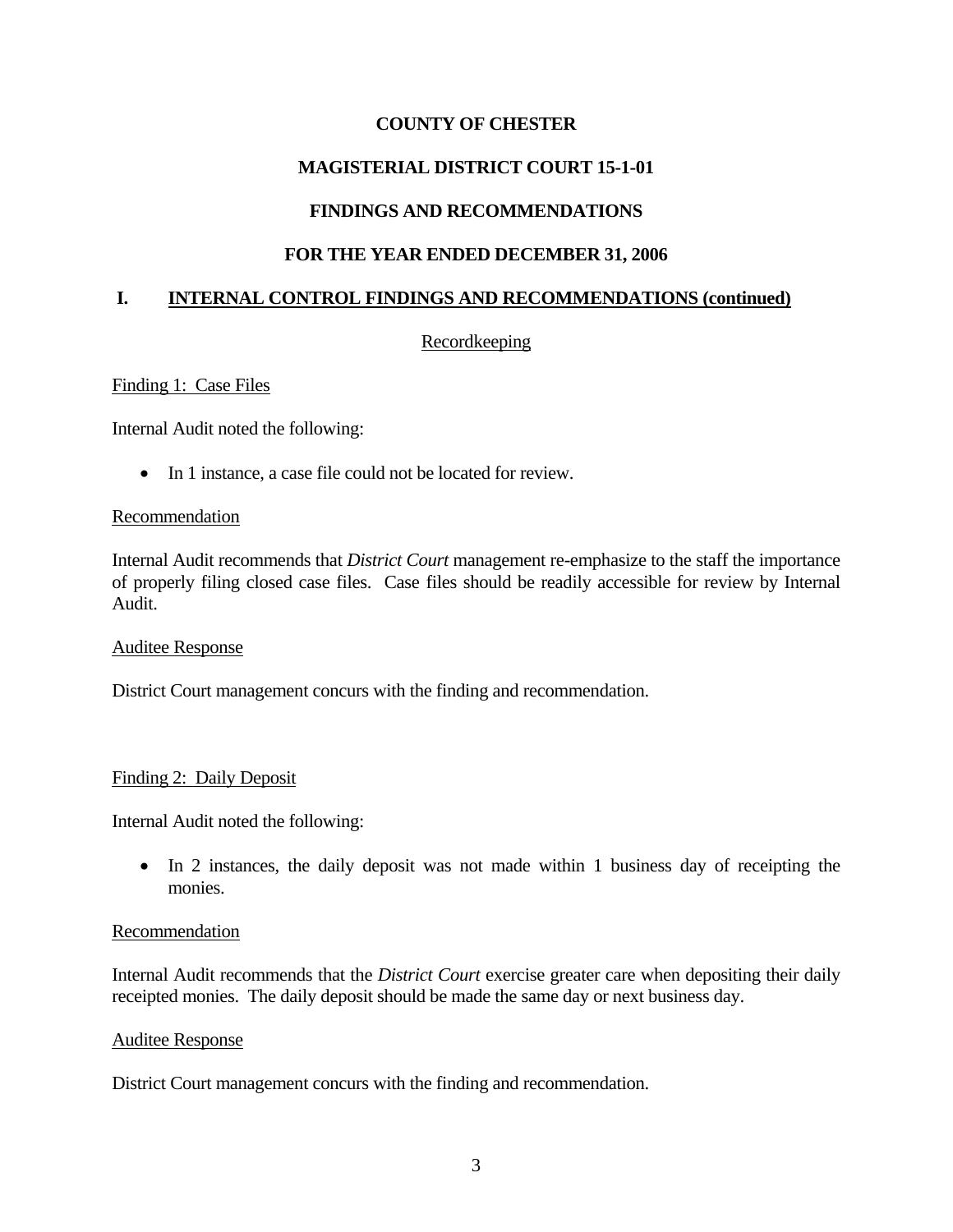# **MAGISTERIAL DISTRICT COURT 15-1-01**

# **FINDINGS AND RECOMMENDATIONS**

# **FOR THE YEAR ENDED DECEMBER 31, 2006**

# **II. COMPLIANCE WITH POLICIES AND PROCEDURES**

In order to test compliance with all applicable policies and procedures, Internal Audit selected a statistical sample of 30 case files out of a total population of 16,407 case files created in 2006. In addition, we performed other related tests of cash receipts, cash disbursements, manual receipts, undisbursed funds, and voided transactions. Sample size for the tested areas was determined through a risk assessment analysis based on the results of the *District Court's* prior year audit and current year caseload. We believe the results of our tests are representative of the entire population on the basis of accepted audit sampling principles.

#### Finding 1: Undisbursed Funds

Internal Audit noted the following:

• In 1 instance, funds were not disbursed/applied in a timely manner.

#### Recommendation

Internal Audit recommends that *District Court* management reemphasize to the staff the importance of disbursing/applying funds as soon as allowable on cases that have been closed and/or adjudicated. The Undisbursed Funds Report should be reviewed on a monthly basis.

#### Auditee Response

District Court management concurs with the finding and recommendation.

#### Finding 2: Cash Disbursements

Internal Audit noted the following:

• In 1 instance, percentage bail was refunded to the surety in its entirety. The 40% commission was not sent to the County.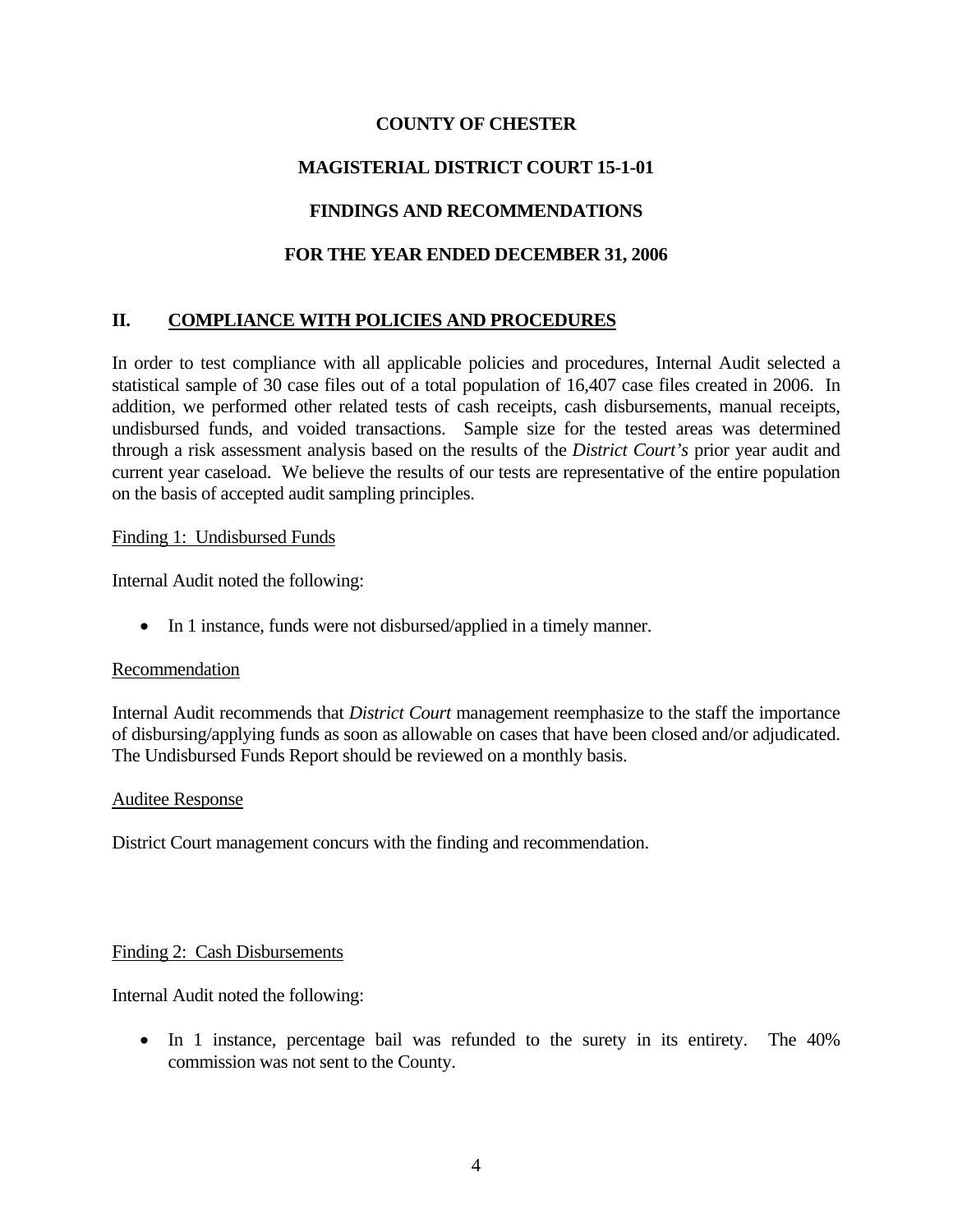# **MAGISTERIAL DISTRICT COURT 15-1-01**

# **FINDINGS AND RECOMMENDATIONS**

# **FOR THE YEAR ENDED DECEMBER 31, 2006**

# **II. COMPLIANCE WITH POLICIES AND PROCEDURES (continued)**

#### Finding 2: Cash Disbursements (continued)

#### Recommendation

Internal Audit recommends that the *District Court* exercise greater care when refunding percentage bail. Criminal Court Rule 535 states that "the issuing authority shall retain 40% of the amount deposited".

#### Auditee Response

District Court management concurs with the finding and recommendation.

#### Finding 3: Voided Transactions

Internal Audit noted the following:

- In 3 instances, the voided receipt attached to the case file was not labeled "void".
- In 1 instance, the replacement receipt was not attached to the case file.
- In 1 instance, the voided receipt was not attached to the case file.
- In 1 instance, the replacement receipt was labeled "void".
- In 1 instance, a voided check copy was not attached to the case file.

#### Recommendation

Internal Audit recommends that the *District Court* exercise greater care in the labeling of voided receipts and disbursements. Internal Audit also recommends that *District Court* management reemphasize to the staff the importance of adhering to void check procedures pursuant to the District Court Handbook/Administrative Procedures (Rev. 5/04 – DJA).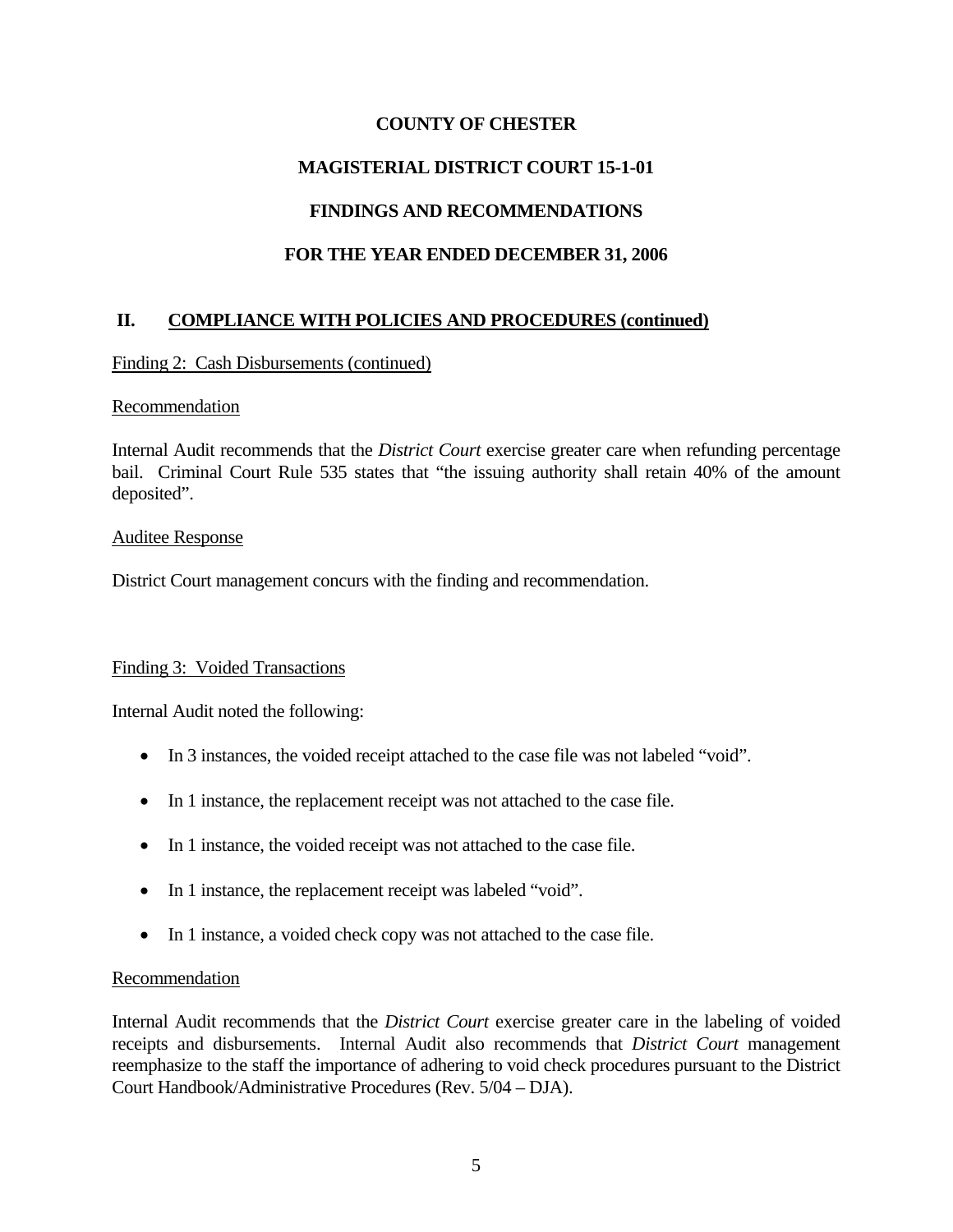# **MAGISTERIAL DISTRICT COURT 15-1-01**

# **FINDINGS AND RECOMMENDATIONS**

# **FOR THE YEAR ENDED DECEMBER 31, 2006**

# **II. COMPLIANCE WITH POLICIES AND PROCEDURES (continued)**

#### Finding 3: Voided Transactions (continued)

#### Auditee Response

District Court management concurs with the findings and recommendation.

#### Finding 4: Overall Compliance

Internal Audit noted the following:

- In 2 instances, the warrant on an open case was not recalled/reissued within 60 days.
- In 1 instance, a citation was initialed but not date stamped upon receipt in the district court.
- In 1 instance, the "filed date" was entered in the system incorrectly. The issue date (10/27/05) was entered instead of the date received in the district court (12/27/05). The citation should have been docketed in 2005, but was not docketed until 2006.

#### Recommendation

Internal Audit recommends that *District Court* management reemphasize to the staff the importance of adhering to the docketing, billing, and collection procedures as outlined in the District Justice Automated Office Clerical Procedures Manual.

#### Auditee Response

District Court management concurs with the findings and recommendation.